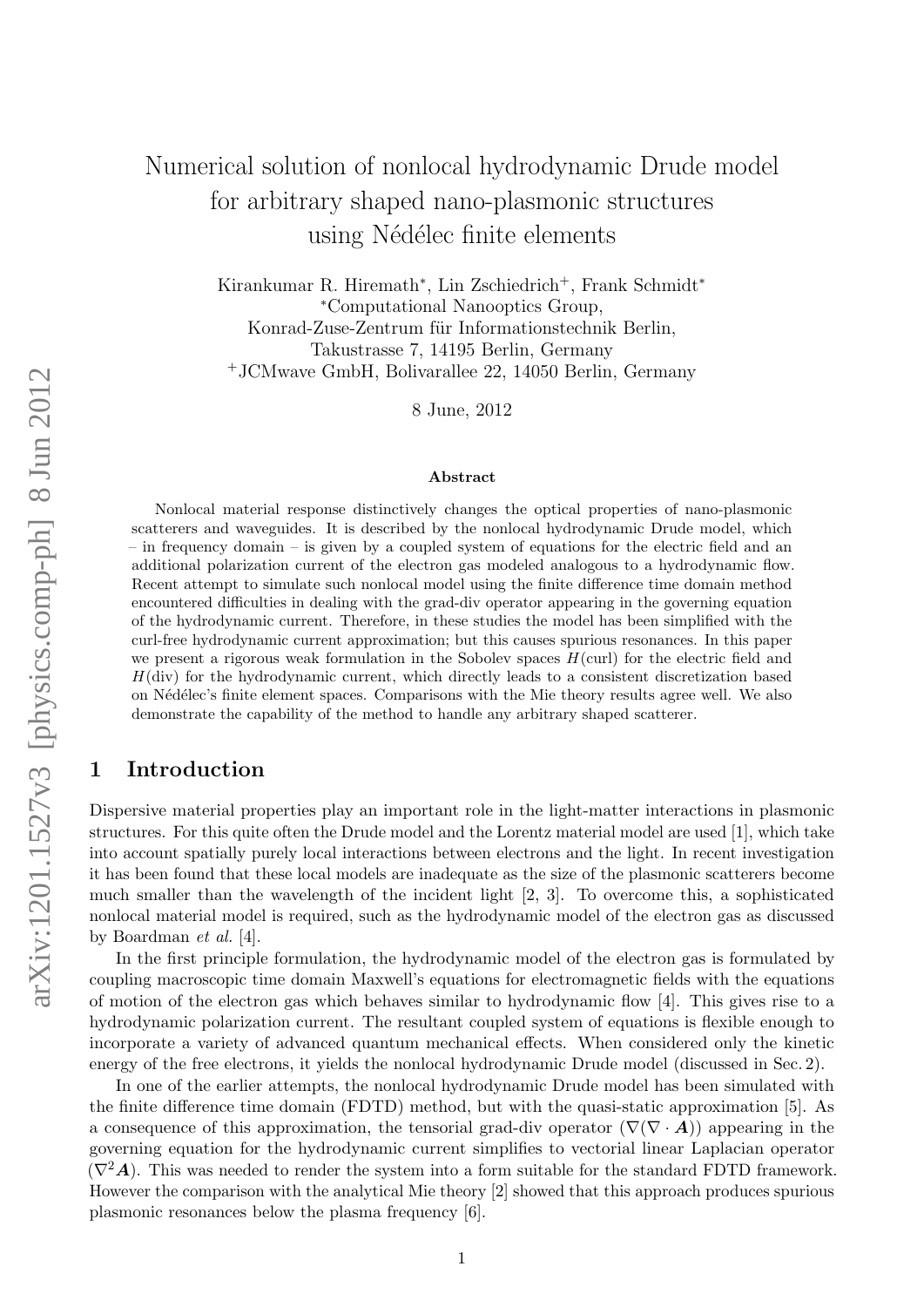In this paper we do not rely on the quasi-static approximation, and we present a rigorous weak formulation in the frequency domain (with time dependence  $\exp(-i\omega t)$  and for a typical light scattering setting as shown in Fig. 1), which directly allows a consistent discretization within Nédélec finite element spaces. We would like to point out that while the present work was under review, Toscano et al. have independently reported a finite element approach for the simulation of the nonlocal hydrodynamic Drude model [7]. While the emphasis of their work is on analyzing physical effects due to the nonlocality, the main contribution of this work is to present appropriate finite element framework behind such computational scheme (see Sec. 3). This will ensure that the finite element solutions are physically meaningful.



Figure 1: Scattering setting: A plane wave of angular frequency  $\omega$  is incident on a nano-plasmonic scatterer with nonlocal material properties and arbitrary shaped domain  $\Omega$ <sub>s</sub>. The scattering problem is defined on the entire space, but for numerical computations we restrict it to a finite (computational) domain Ω, which necessitates construction of transparent boundary conditions (e.g. perfectly matched layer). We assume a homogeneous medium outside  $\Omega$ .

The paper is organized as follows. Sec. 2 introduces the nonlocal hydrodynamic Drude model, various approximations involved in it, and derives the governing coupled system of equations for the electric field and the nonlocal hydrodynamic current. A finite element formulation for the governing equation of the electric field follows the standard procedure based on the curl conforming elements (as in the case of the usual local material models [8]), but one needs to choose an appropriate finite element space for solution of the equation for the hydrodynamic current. We discuss this consistent weak formulation and the finite element setting of the model in Sec. 3. Then in Sec. 4 we validate the simulation results of this model with analytical Mie theory results. We also demonstrate the ability of the method to handle arbitrary shaped geometry with the example of V groove channel plasmon-polariton devices.

## 2 Nonlocal hydrodynamic Drude model

For the sake of clarity and to highlight various approximations involved in the nonlocal hydrodynamic Drude model, we derive its governing equations in this section. The macroscopic Maxwell's equations for non-magnetic materials with no external current density density and no external charge density are

$$
\nabla \times \boldsymbol{E}(\boldsymbol{r},\omega) = i\omega\mu_0 \boldsymbol{H}(\boldsymbol{r},\omega), \qquad (1)
$$

$$
\nabla \times \boldsymbol{H}(\boldsymbol{r},\omega) = -i\omega\varepsilon_0\varepsilon_{\rm loc}(\boldsymbol{r},\omega)\boldsymbol{E}(\boldsymbol{r},\omega) + \boldsymbol{J}_{\rm HD}(\boldsymbol{r},\omega), \qquad (2)
$$

$$
\nabla \cdot \bm{D}(\bm{r},\omega) = -en(\bm{r},\omega), \qquad (3)
$$

$$
\nabla \cdot \boldsymbol{B}(\boldsymbol{r},\omega) = 0, \tag{4}
$$

where E is the electric field, H is the magnetic field,  $D = \varepsilon_0 \varepsilon_{\text{loc}} E$  is the electric displacement, and  $\mathbf{B} = \mu_0 \mathbf{H}$  is the magnetic induction.  $\varepsilon_0$  is the permittivity constant and  $\mu_0$  is the permeability constant. A part of the relative permittivity due to the local-response is defined as  $\varepsilon_{\text{loc}} = \varepsilon_{\infty}(\mathbf{r}) + \varepsilon_{\text{inter}}(\mathbf{r}, \omega)$ .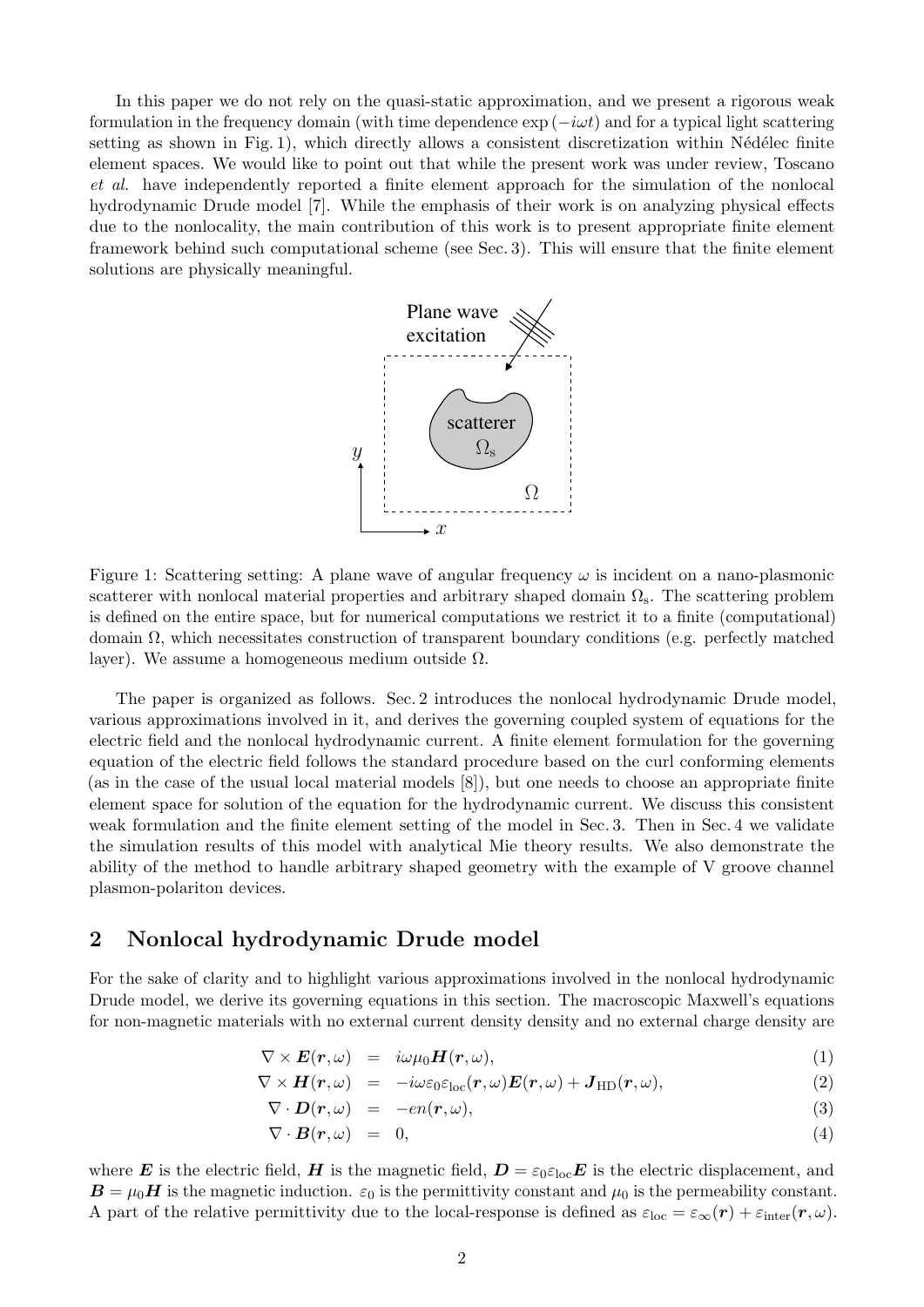$\varepsilon_{\infty}$  is the relative permittivity for infinite frequency. If the material system under consideration has interband transitions, then the corresponding relative permittivity (typically described by the Lorentz material model) is given by  $\varepsilon_{\text{inter}}$ .

The effect of nonlocal material response on plasmonic scatterers is incorporated by an auxiliary nonlocal hydrodynamic current density  $J_{HD}$ . This polarization current is defined only on the spatial domain  $\Omega$ <sub>s</sub> where the plasmonic scatterer exists, and set to zero outside it. The exact material interface conditions for  $J_{HD}$  are discussed later on. The current density  $J_{HD}$  is related with the electron gas density n by

$$
J_{HD}(r,\omega) = -en(r,\omega)v(r,\omega),
$$
\n(5)

where e is the charge of the electron. In time domain, the hydrodynamic velocity  $v$  is related with the electron gas density *n* by the continuity equation  $\frac{\partial n(\mathbf{r},t)}{\partial t} + \nabla \cdot (n(\mathbf{r},t)\mathbf{v}(\mathbf{r},t)) = 0$ . Let  $n_0$  be the constant equilibrium density of the electron gas, and  $n_1$  be the linear perturbation, then the time dependent density n is written as  $n(r, t) = n_0 + n_1(r, t)$ . Note that  $n_0$  and  $n_1$  are nonzero only in  $\Omega_s$ . With this linearization ansatz, a term  $\nabla \cdot (n_1(\mathbf{r}, t)\mathbf{v}(\mathbf{r}, t))$  is negligible, and the continuity equation in frequency domain simplifies to

$$
-i\omega n_1(\mathbf{r},\omega) + n_0 \nabla \cdot \mathbf{v}(\mathbf{r},\omega) = 0.
$$
\n(6)

The hydrodynamic velocity  $v(r, \omega)$  obeys the generalized momentum equation derivable from quantum mechanical Hamiltonian [4], which in frequency domain is given by

$$
m_{e}(-i\omega + \boldsymbol{v} \cdot \nabla) \boldsymbol{v} = -e(\boldsymbol{E} + \boldsymbol{v} \times \boldsymbol{B}) - m_{e}\gamma \boldsymbol{v} - \nabla \left(\frac{\delta g[n]}{\delta n}\right), \qquad (7)
$$

where  $m_e$  is the effective electron mass,  $\gamma$  is the damping constant (= inverse of the collision time) and  $g[n]$  is energy functional of the fluid.

Several further approximations are introduced in order to deal with Eq.(7). Assume that the nonlinear term corresponding to the hydrodynamic total derivative  $(v \cdot \nabla)v$  is negligible. Also, the driving force of the electron fluid is only the electric field  $E$ , and therefore we neglect the effect of the magnetic induction field  $\bm{B}$ . For the free electron gas, assume only the kinetic energy constitute  $q[n]$ (neglecting the exchange and the correlation effects) [4], and along with Eq. (6) one can estimate

$$
\nabla \left( \frac{\delta g[n]}{\delta n} \right) \approx m_e \beta^2 \frac{1}{n_0} \nabla n_1 = m_e \beta^2 \frac{1}{i\omega} \nabla (\nabla \cdot \mathbf{v}(\mathbf{r}, \omega)), \tag{8}
$$

with  $\beta^2 = \frac{3}{5}$  $\frac{3}{5}v_F^2$  is a term proportional to the Fermi velocity  $v_F$  (here the value of the constant of proportionality is taken as 3/5, but to be precise, it depends on the various properties of the physical setting under consideration [4]).

With these approximations Eq. (7) gives

$$
\beta^2 \nabla (\nabla \cdot \boldsymbol{v}(\boldsymbol{r}, \omega)) + \omega (\omega + i \gamma) \boldsymbol{v}(\boldsymbol{r}, \omega) = -i \omega \frac{e}{m_e} \boldsymbol{E}(\boldsymbol{r}, \omega).
$$

Multiplying this equation by  $-en_0$ , we get the governing equation for the nonlocal hydrodynamic current density  $J_{HD}$ 

$$
\beta^2 \nabla (\nabla \cdot \mathbf{J}_{HD}(\mathbf{r}, \omega)) + \omega (\omega + i\gamma) \mathbf{J}_{HD}(\mathbf{r}, \omega) = i\omega \omega_p^2 \varepsilon_0 \mathbf{E}(\mathbf{r}, \omega), \tag{9}
$$

where  $\omega_{\rm p}^2 = \frac{e^2 n_0}{\varepsilon_0 m_e}$  $\frac{e^2 n_0}{\varepsilon_0 m_e}$  is the plasma frequency of the free electron gas. In this equation the macroscopic electric field  $\mathbf{\tilde{E}}$  acts as a source for evolution of the hydrodynamic current. In turn, this hydrodynamic current influences the evolution of the electric field  $E$ . This part of the model is obtained by taking curl of (1), and using (2), and then rearranging, we get the familiar curl-curl equation for  $\bm{E}$  as

$$
\nabla \times \mu_0^{-1}(\nabla \times \boldsymbol{E}(\boldsymbol{r}, \omega)) - \omega^2 \varepsilon_0 \varepsilon_{\text{loc}}(\boldsymbol{r}, \omega) \boldsymbol{E}(\boldsymbol{r}, \omega) = i \omega \boldsymbol{J}_{\text{HD}}(\boldsymbol{r}, \omega).
$$
(10)

Eq.(9) and (10) are the required coupled system of equations for the nonlocal hydrodynamic Drude model. Eq.(10) is defined on unbounded domain, but for numerical computations, it is restricted to a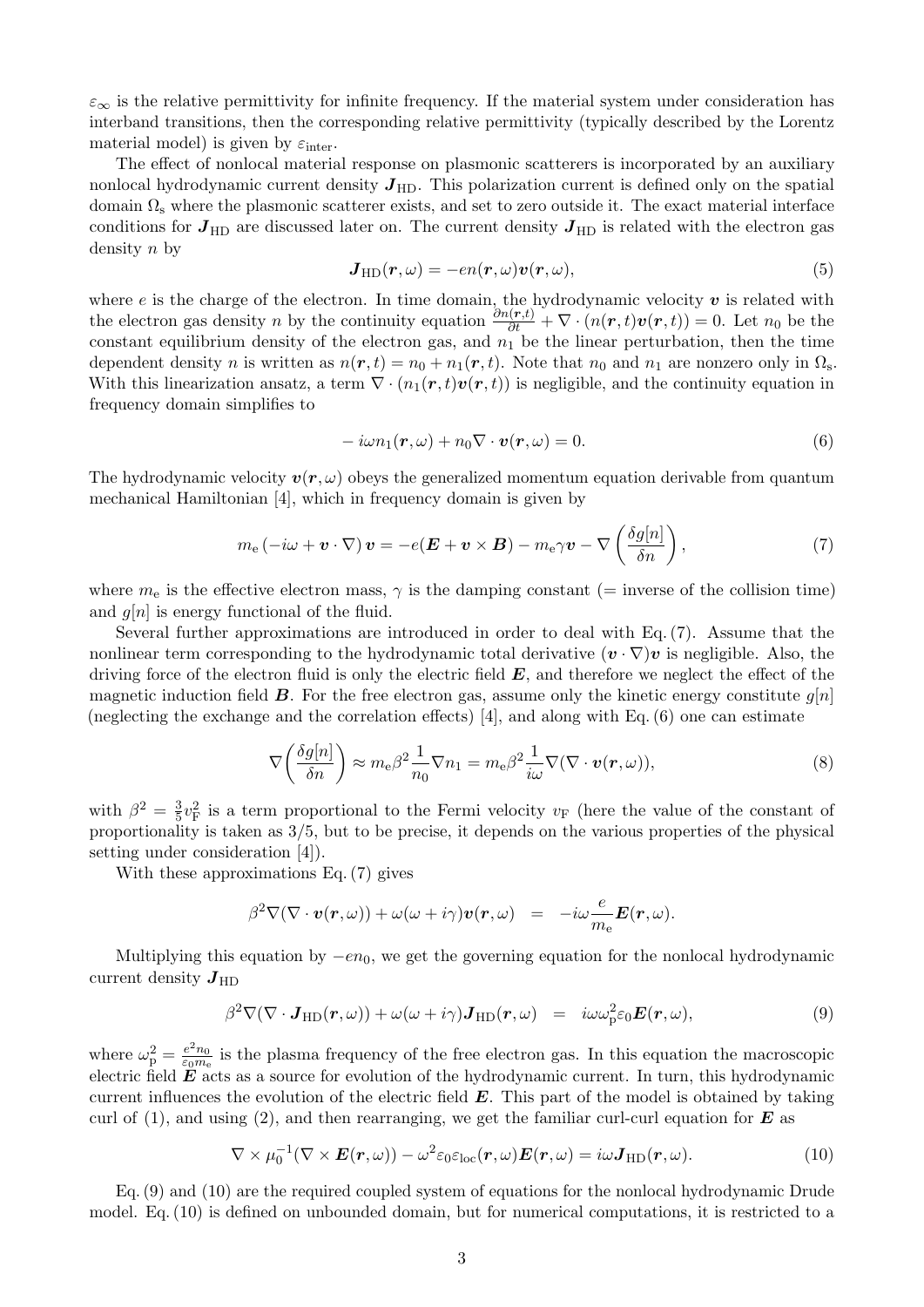finite computational domain  $\Omega$  by the transparent boundary condition like the perfectly matched layer. Whereas Eq. (9) is solved on the region  $\Omega_{\rm s}$  containing the material with the nonlocal response, and outside it  $J_{HD} = 0$ . Since the normal component of  $J_{HD}$  is continuous across the material interfaces, it leads to  $\boldsymbol{n} \cdot \boldsymbol{J}_{HD} = 0$  on the material interfaces.

**Curl-free approximation:** Using the vector calculus identity  $\nabla(\nabla \cdot \mathbf{A}) = \nabla \times \nabla \times \mathbf{A} + \nabla^2 \mathbf{A}$ , and assuming  $\nabla \times J_{HD} = 0$ , Eq. (9) becomes

$$
\beta^2 \nabla^2 \mathbf{J}_{\text{HD}}(\mathbf{r}, \omega) + \omega(\omega + i\gamma) \mathbf{J}_{\text{HD}}(\mathbf{r}, \omega) = i\omega \omega_{\text{p}}^2 \varepsilon_0 \mathbf{E}(\mathbf{r}, \omega).
$$

This is precisely the frequency domain representation of the corresponding time domain equation, which is solved in Ref. [5, Eq. 14].

## 3 Weak formulation

In this section we bring the light scattering problem of Fig. 1 into a variational form. We start with Eq.(10) for the electric field, for which the weak formulation follows the standard procedure based on N'ed'elec's curl conforming finite elements  $[8, 9]$ . An appropriate ansatz space for the electric field is the Sobolev space

$$
H(\operatorname{curl}, \Omega) = \left\{ \boldsymbol{E} \in (L^2(\Omega))^3 \, | \, \nabla \times \boldsymbol{E} \in (L^2(\Omega))^3 \right\},\
$$

which contains fields with weakly defined curl-operator defined on the domain  $\Omega$  [10, Sec. 3.5].

Multiply Eq. (10) with a trial function  $\varphi \in H(\text{curl}, \Omega)$ , and integrate over  $\Omega$ . Then partial integration yields

$$
\int_{\Omega} \left( (\nabla \times \varphi) \cdot (\mu_0^{-1} \nabla \times \boldsymbol{E}) - \omega^2 \varphi \cdot \varepsilon_{\text{loc}} \boldsymbol{E} \right) dV + \int_{\partial \Omega} \varphi \cdot (\boldsymbol{n} \times (\mu_0^{-1} \nabla \times \boldsymbol{E})) dA = i\omega \int_{\Omega} \varphi \cdot \boldsymbol{J}_{HD} dV, (11)
$$

with the local permittivity  $\varepsilon_{\text{loc}}$  and with the outer normal n of the computational domain. At this stage, we encounter the problem of defining boundary conditions of the electric field on  $\partial\Omega$ , which is addressed by the transparent boundary condition. This can be realized in various forms like perfectly matched layers, infinite element method, etc. [10, Ch. 13]; but here, for the notational simplicity we will make use of the Dirichlet to Neumann (DtN) operator [11] (also known as the Calderon map approach [10, Sec. 9.4]).

Outside the scatterer the electric field is a superposition of the exciting (incoming) field  $E_{\text{inc}}$  and the scattered field  $E_{\rm s}$ , i.e.  $E = E_{\rm inc} + E_{\rm s}$ . The outward radiating scattered field satisfies Maxwell's equations in the exterior domain, and the Silver-Müller radiation condition at infinity. But then  $E<sub>s</sub>$  is already defined by it's Dirichlet field values on  $\partial\Omega$ . Especially, one is able to determine the Neumann field values  $n \times (\mu_0^{-1} \nabla \times \mathbf{E}_s)|_{\partial \Omega}$  from  $\mathbf{E}_s|_{\partial \Omega}$ . This mapping defines the so called DtN-operator. For the above Neumann boundary term we get

$$
\int_{\partial\Omega} \varphi \cdot (\mathbf{n} \times (\mu_0^{-1} \nabla \times \mathbf{E})) dA = \int_{\partial\Omega} \varphi \cdot (\mathbf{n} \times (\mu_0^{-1} \nabla \times (\mathbf{E}_{\text{inc}} + \mathbf{E}_{\text{s}}))) dA
$$
  
= 
$$
\int_{\partial\Omega} \varphi \cdot (\mathbf{n} \times (\mu_0^{-1} \nabla \times \mathbf{E}_{\text{inc}})) dA + \int_{\partial\Omega} \varphi \cdot \text{DtN}(\mathbf{E}_{\text{s}}) dA.
$$

Using  $E = E_{\text{inc}} + E_{\text{s}}$  once more, we can eliminate the scattered field and recast Eq. (11) to

$$
\int_{\Omega} ((\nabla \times \varphi) \cdot (\mu_0^{-1} \nabla \times \boldsymbol{E}) - \omega^2 \varphi \cdot \varepsilon_{\text{loc}} \boldsymbol{E}) dV + \int_{\partial \Omega} \varphi \cdot \text{DtN}(\boldsymbol{E}) dA - i\omega \int_{\Omega} \varphi \cdot \boldsymbol{J}_{\text{HD}} dV
$$
\n
$$
= - \int_{\partial \Omega} \varphi \cdot (\boldsymbol{n} \times (\mu_0^{-1} \nabla \times \boldsymbol{E}_{\text{inc}})) dA + \int_{\partial \Omega} \varphi \cdot \text{DtN}(\boldsymbol{E}_{\text{inc}}) dA, \ \forall \ \varphi \in H(\text{curl}, \Omega), \tag{12}
$$

where only the exciting field  $E_{\text{inc}}$  appears on the right hand side.

It remains to bring the Eq.(9) for the hydrodynamic current into variational form. The subsequent weak formulation reveals that for a physically meaningful solution, the required ansatz space for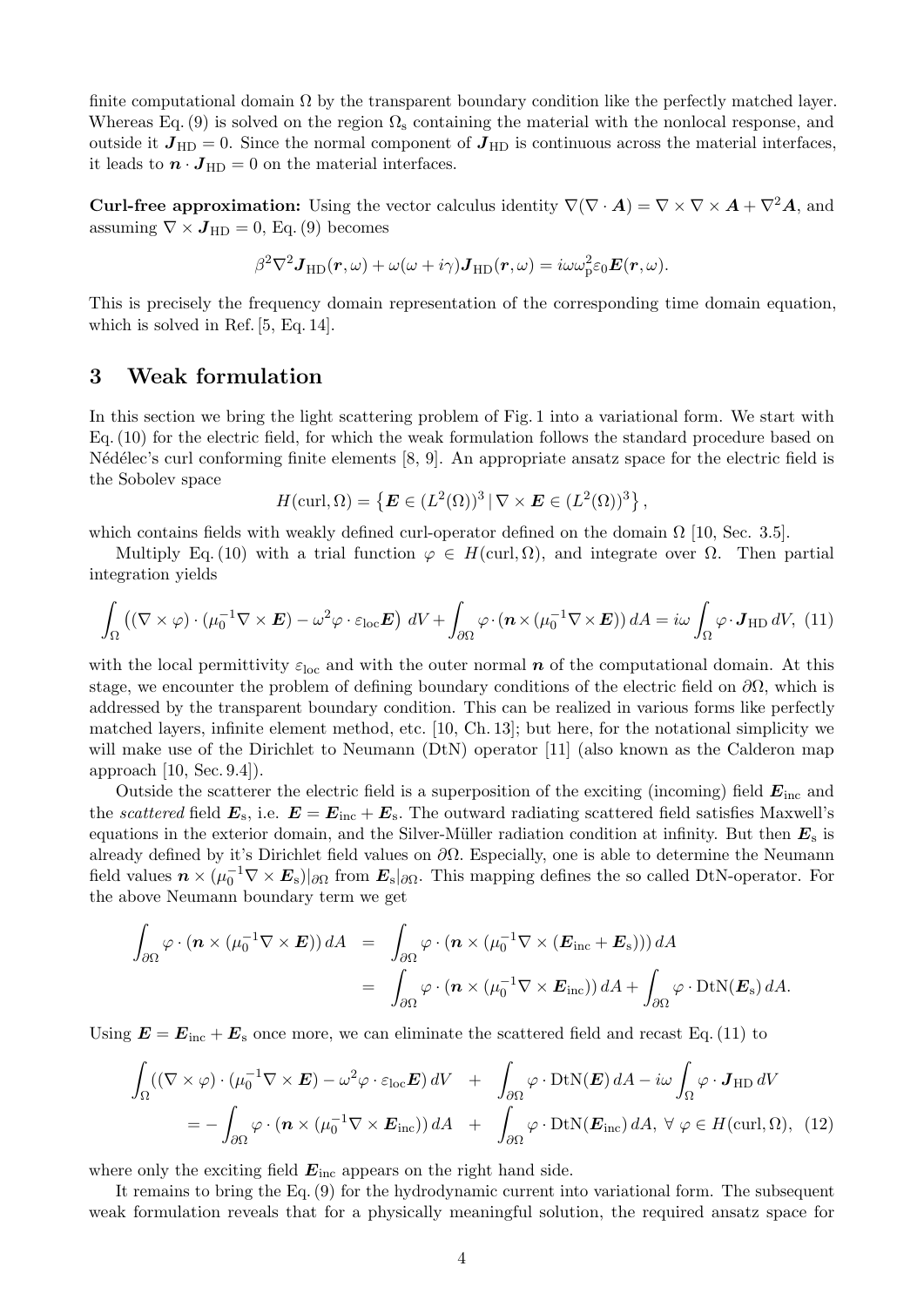$J_{HD}$  needs to be divergence conforming, which can be precisely realized by the Nédélec's divergence conforming finite elements [9]. Thus the appropriate ansatz space for weak formulation of Eq.(9) is the Sobolev space

$$
H_0(\text{div},\Omega_s) = \left\{ \mathbf{J}_{\text{HD}} \in (L^2(\Omega_s))^3 \,|\, \nabla \cdot \mathbf{J}_{\text{HD}} \in (L^2(\Omega_s))^3, \; \mathbf{n} \cdot \mathbf{J}_{\text{HD}} = 0 \text{ on } \partial \Omega_s \right\}.
$$

This restricts the hydrodynamic current to the plasmonic scatterer, and imposes zero normal component on the boundary of the scatterer. This reflects the physical requirement that the nonlocal hydrodynamic electron gas is not allowed to flow out of the scatterer. Then the variational form of Eq. (9) reads as

$$
-\int_{\Omega_{\rm s}} \beta^2 (\nabla \cdot \psi)(\nabla \cdot \mathbf{J}_{\rm HD}) \, dV + \omega(\omega + i\gamma) \int_{\Omega_{\rm s}} \psi \cdot \mathbf{J}_{\rm HD} \, dV - i\omega \omega_{\rm p}^2 \int_{\Omega_{\rm s}} \psi \cdot \epsilon_0 \mathbf{E} \, dV = 0, \ \forall \ \psi \in H_0(\text{div}, \Omega_{\rm s}).
$$
\n(13)

After the problem is formulated in the Sobolev space  $H(\text{curl}, \Omega) \times H_0(\text{div}, \Omega_s)$  for  $(E, J_{HD})$ , one can use N´ed´elec finite element spaces, which lead to a consistent discretization of the problem, fulfilling the required boundary and material interface conditions [10, Ch. 5].

## 4 Numerical examples

Although the above weak formulation and the Nédélec elements based finite element method is discussed for a full 3D setting, for the sake of simplicity we restrict ourselves to a 2D setting (in the  $XY$  plane) for numerical illustrations. Here the incident plane wave is either s-polarized (i.e. out-of-plane in the  $z$ -direction) or p-polarized (i.e. in the XY plane). Since for the above 2D settings the s-polarized source can not excite plasmonic effects, we consider only the p-polarized incident field.

Accuracy and efficiency of the numerical solution of the nonlocal hydrodynamic model depends on implementation of the transparent boundary condition in Eq.(11). Here we benefit from the in-house developed finite element code JCMsuite [11, 12]. We have observed that solving the resultant discrete coupled system of equations iteratively as in Ref. [13] causes slow convergence and numerical issues; therefore we solve it directly with a sparse LU decomposition.

### 4.1 Cylindrical plasmonic nanowires

For a validation of the present approach, we simulate cylindrical nanowires. Extending the Mie theory for the nonlocal response, Ruppin had formulated the analytical solution for this problem [2]. When this setting was simulated with the curl-free hydrodynamic current approximation as in Ref. [5], spurious (model induced) resonances were produced, which has been discussed in detail in Ref. [6]. Thus the cylindrical nanowire serves as a good benchmark problem.

As in Ref. [2], the cylindrical nanowire is of radius  $R = 2$  nm, and is made up of a dispersive material with  $\epsilon_{\infty} = 1$  (and no interband transitions), plasma frequency  $\omega_{\rm p} = 8.65 \times 10^{15} \text{ s}^{-1}$ , damping constant  $\gamma = 0.01\omega_{\rm p}$ . The system constant  $\beta^2 = \frac{3}{5}$  $\frac{3}{5}v_F^2$  is computed for the Fermi velocity  $v_F = 1.07 \times 10^6$ ms<sup>-1</sup>. The nanowire placed in the exterior medium of refractive index 1, and is excited with a unit amplitude, y-polarized plane wave propagating in the direction of  $x$ -axis. With these parameters the coupled system of equations (12) and (13) are solved.

In this frame-work, we can simulate the conventional local Drude model by explicitly breaking the hydrodynamic coupling by setting  $J_{HD} \equiv 0$ , and using the local Drude material model for the local relative permittivity  $\varepsilon_{\text{loc}}$  in Eq.(12). Following the conventions in Ref. [2], we compute the normalized extinction cross section  $\sigma_{\text{ext}}$  (the usual extinction cross section normalized by the diameter of the cylindrical wire). Fig. 2 shows the results plotted for the normalized angular frequency  $\omega/\omega_p$ (normalized with respect to the Drude plasma frequency  $\omega_{\rm p}$ ).

The finite element numerical solution for the nonlocal hydrodynamic model (solid blue line) has a prominent peak at  $\omega/\omega_p = 0.731255$ , which corresponds to the localized surface plasmon resonance. The subsidiary peaks beyond the bulk plasma frequency (e.g. at  $\omega/\omega_p = 1.03002, 1.07888, 1.14547,$  $1.22707, \dots$  etc.) are due to the nonlocal hydrodynamic current. Consistent with the observations in Ref. [2], these peaks are present beyond the bulk plasma frequency. The positions of the localized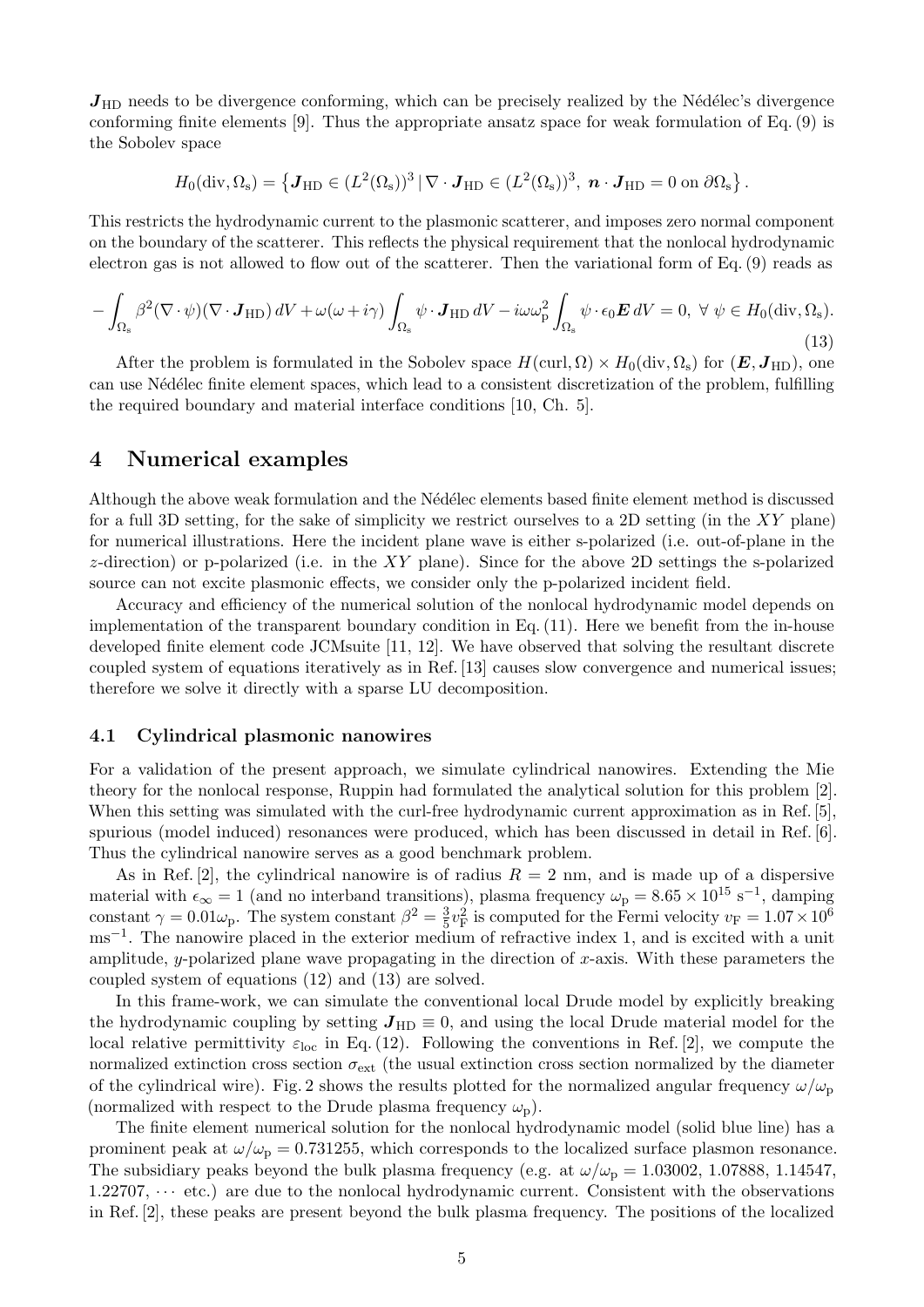

Figure 2: Simulation results for the cylindrical nanowire in Sec. 4.1. The curves show comparison of the finite element numerical solutions for the nonlocal (solid blue line) and the local (solid red line) hydrodynamic model with the corresponding analytical solutions (dashed blue line and dashed red line respectively) based on the Mie theory. The field plots show simulated hydrodynamic current  $J_{\text{HD}}$ corresponding to the forth order nonlocal resonance at  $\omega/\omega_p = 1.227$  (indicated by the arrow).

surface plasmon resonance and the nonlocal hydrodynamic Drude resonances agree well with the analytical Mie results (the blue dashed line, which is largely covered by the solid blue line). Good agreement has been also observed in case of the local Drude model simulations; where the main peak due to the surface plasmon resonance has been shifted towards lower frequency ( $\omega/\omega_{\rm p} = 0.706086$ , which is quite close to the theoretical estimation of  $\omega/\omega_p = 1/\sqrt{2} = 0.70711$ .

The subplots in Fig. 2 show the simulated current density  $J_{HD}$  for the nonlocal hydrodynamic resonance at  $\omega/\omega_{\rm p} = 1.227$ . Non curl-free nature of these field plots clearly show that the quasi-static approximation (as in Ref. [5]) is inaccurate.

#### 4.2 Plasmonic V groove channel plasmon-polariton devices

Having verified the method for the test case of cylindrical nanowires, now we demonstrate the capability of the method to handle an arbitrary shaped geometry. One of such geometries which is of a great practical interest is a channel plasmon-polariton (CPP) devices with a V groove [14]. Modal and resonance properties of such devices have been investigated thoroughly. Accurate numerical simulation of the V groove geometry is challenging due to subwavelength device features and field enhancement due to plasmonic effects [15, 16]. This makes the V groove geometry an interesting candidate to check the effect of the nonlocal response.

We simulate scattering off a V groove configuration of length  $l_1 = 7$  nm, width  $w_1 = 1$  nm, with a symmetrically placed groove of length  $l_2 = 0.7$  nm, width  $w_2 = 0.7$  nm. As shown in the inset of Fig. 3, the sharp corners of the device are rounded with the corner radius of 0.1 nm. Note that by decreasing the corner rounding radius, the response of the V groove device will slightly change quantitatively, but we have made sure that the qualitative features are not changed significantly. The material and the hydrodynamic parameters are taken as in the case of cylindrical nanowires in Sec. 4.1. Resonance modes of the this device are excited by a unit amplitude, x-polarized (parallel to the length of the device) plane wave propagating in the direction of minus y-axis (parallel to the width of the device).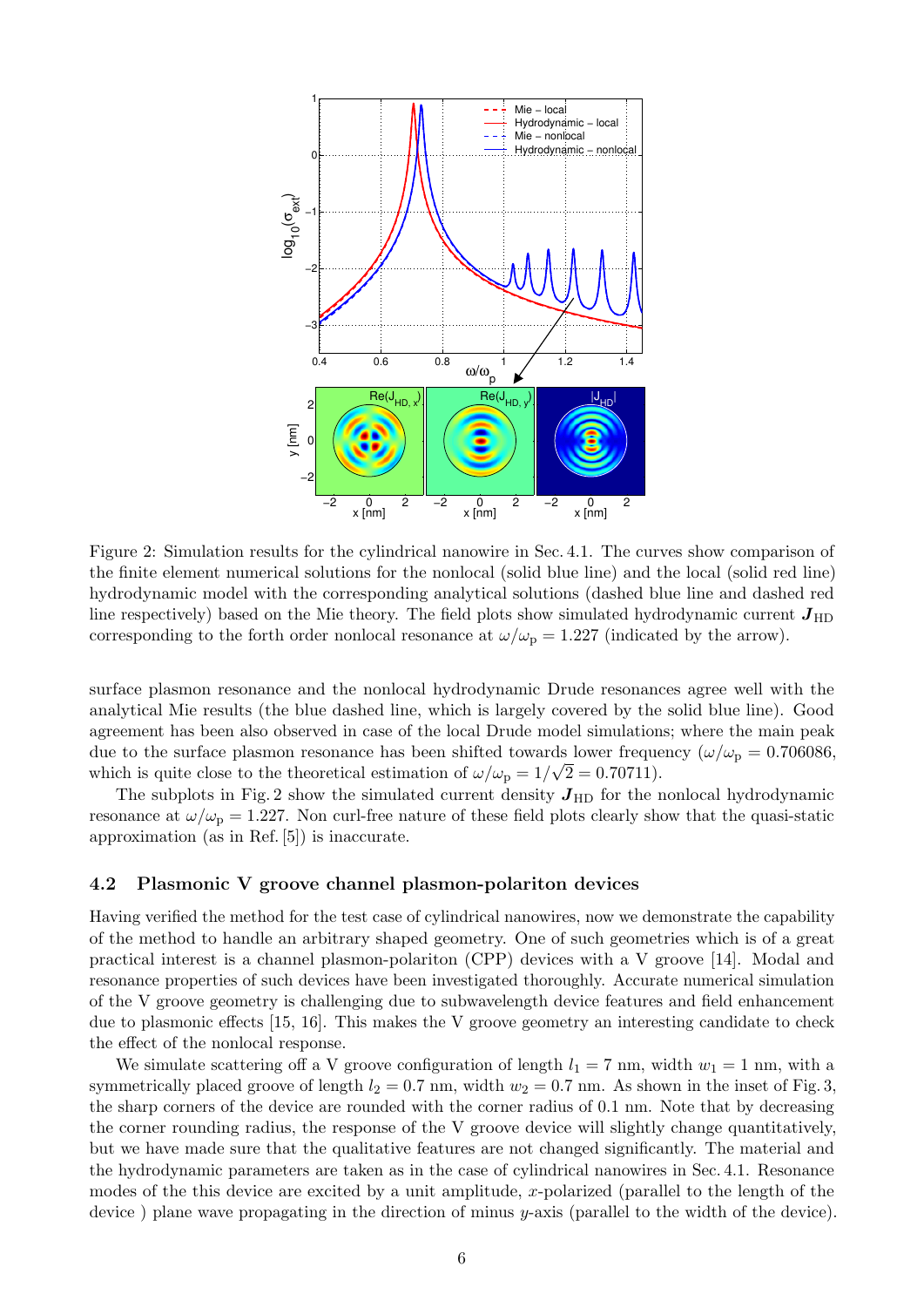As in Sec. 4.1, we again analyze the normalized extinction cross section  $\sigma_{ext}$  for the V groove structure, but now the normalization is done with the length of the device  $l_1$ .



Figure 3: Left: Effect of the nonlocal material response on the resonance modes of V groove channel plasmon-polariton structures. The device parameters are as in Sec. 4.2. Right: Field distribution for the hydrodynamic current  $J_{HD}$  for various nonlocal resonances of the V groove.

First we simulated the above V groove structure for the local Drude material model (the conventional model). As seen from the red curve in Fig. 3, several plasmon-polariton resonances are excited. The most interesting features are the resonances corresponding to the prominent peaks at  $\omega/\omega_{\rm p} = 0.306$ and  $\omega/\omega_p = 0.466$ , for which high electric field intensity is present in the narrow groove region [16]. On the other hand, for the resonance at  $\omega/\omega_p = 0.8$ , the electric field is localized at the outer vertical edges of the V groove structure, and no such particular distinction can be made for the other less prominent resonance states (e.g. the "local" resonances around  $\omega/\omega_{\rm p} = 0.7$ ).

When this V groove structure is simulated for the nonlocal Drude material model, the resonance spectrum changes significantly (the blue curve). Similar to the case of the nanowires, the both local Drude model plasmon-polariton resonances (corresponding to the high field localization in the groove) experience a shift towards high frequency ( $\omega/\omega_p = 0.325$  and  $\omega/\omega_p = 0.536$ ), but the individual extents of these shifts are different. The other local resonances are also influenced by the hydrodynamic current, resulting in high order nonlocal hydrodynamic resonances. To get a closer look at these resonances, field distributions of the hydrodynamic current are illustrated in Fig. 3. For the resonances below the the plasma frequency, for example at  $\omega/\omega_p = 0.702$  and  $\omega/\omega_p = 0.953$ , these field plots show the oscillating hydrodynamic current; which indicates that unlike as in the case of the nanowires, for the V groove structures the plasma frequency  $\omega_p$  does not seem to separate the high order nonlocal hydrodynamic resonances from the plasmon-polariton resonances. Since the "local" resonances around  $\omega/\omega_{\rm p} = 0.7$  do not show any distinctive field localization properties, it is difficult to associate them with the high order nonlocal resonances. For the present simulation setting, some of these nonlocal hydrodynamic resonances are more prominent than the minor local resonances. It gives the indication with the inclusion of nonlocal effect, the resonance properties of the CPP devices change significantly.

## 5 Conclusions

In this work we discussed a weak formulation for the nonlocal hydrodynamic Drude model, which is simulated with Nédélec finite element method. Unlike the previously reported work [5], this approach does not use the curl-free approximation, and thus avoids spurious (i.e. model or approximation induced) resonances. The simulated results agree well with the analytical results based on the Mie theory, and the method is capable of handling arbitrary shaped scatterers. The approach discussed in